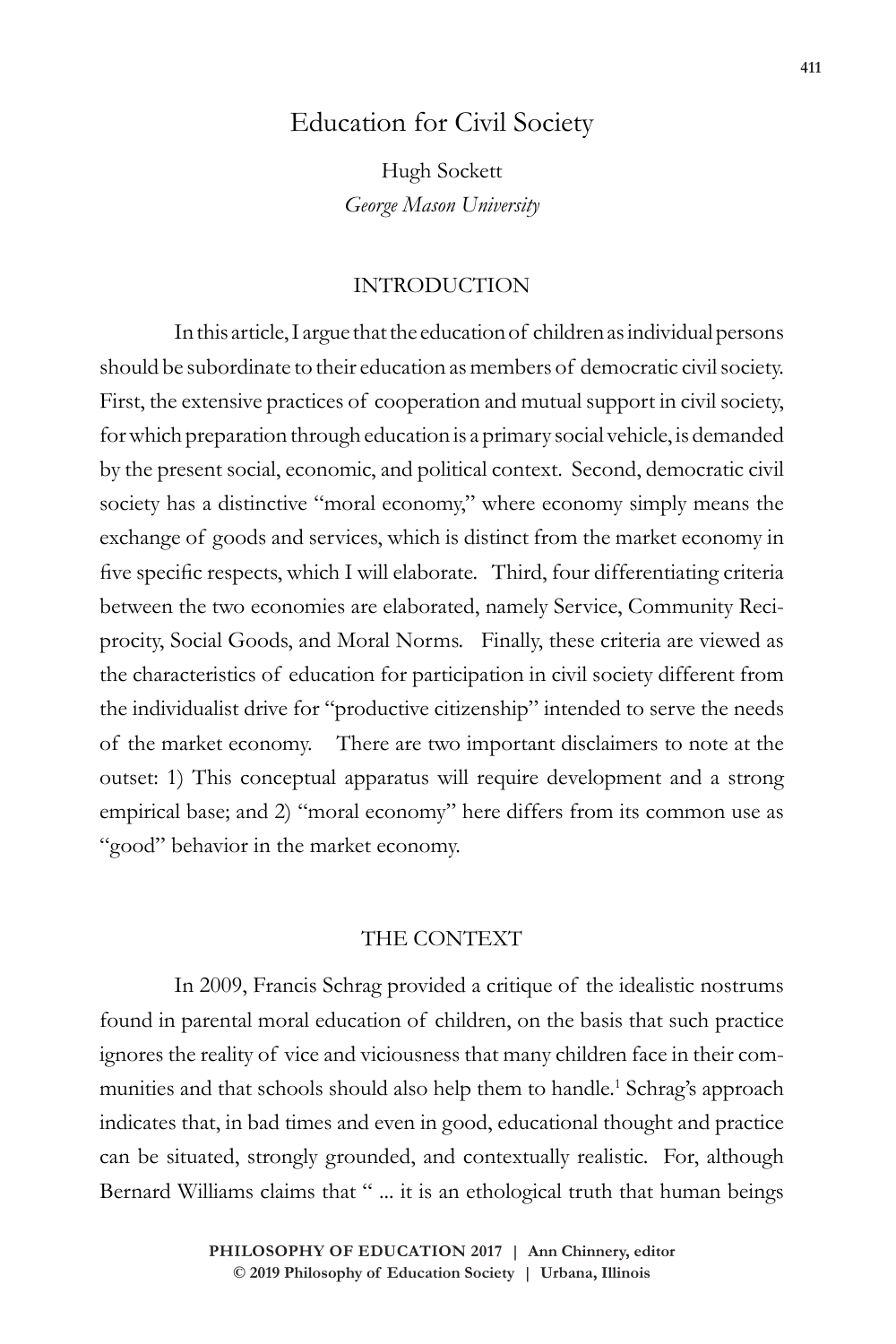live under culture,"2 making intelligible our ideas of the past and our conceptions of ideas that we have, those cultures and the insights they produce are not merely humanist or scientific, as he suggests, but abruptly social, political, and economic. Speculative ventures about a post-humanist age bypass these aspects of society in this era at their peril.

Inherited cultures are possessions of communities, however described, not of individuals. For living as an individual person is to stand and live in relation to others in one's community, and in civil society, with its wide-ranging networks, implying, as does Williams' ethological truth, the experience of education.3 Yet contemporary processes of education manifest the "formal individualism" he describes, narrowly defined as individual success in a capitalist world, also found in versions of character education. However, peer collaboration in school apart, the child's presence in any particular group, say an AP Physics class, is determined by the dominance of individual choice and positional goods as the primary criteria. The education of the individual is entrenched as the salient target, supported no doubt by important claims about children's rights.4 Yet problems facing communities require a robust civil society with widespread participation if they are to be coherently tackled.<sup>5</sup> Crudely, we hang together or we hang separately.

The rhetorical context for modern educational practice, then, seems to be one of a "shining city on a hill," in which all will have a place as productive citizens and "be the best they can be." Given that, in the USA, "no national institution is left that can accurately be described as democratic," this is arguably a mythical context and an unrealizable ambition for the reality of the world today, considering all the struggles with social justice it would require.<sup>6</sup>

First, polarization undermines civil society by making reasoned discourse difficult to achieve. Truth as a regulative ideal (and reason with it) is being discarded, leaving no vehicle but violence for solving disputes. Socially, not only adults but also school children now feel permitted to freely use racial insults.7 Polls indicate that 34% of Americans would prefer authoritarian strong leadership to democratic politics. And so, cracks in civil society widen.<sup>8</sup> Such polarization in less established democratic polities invites the spread of autocracy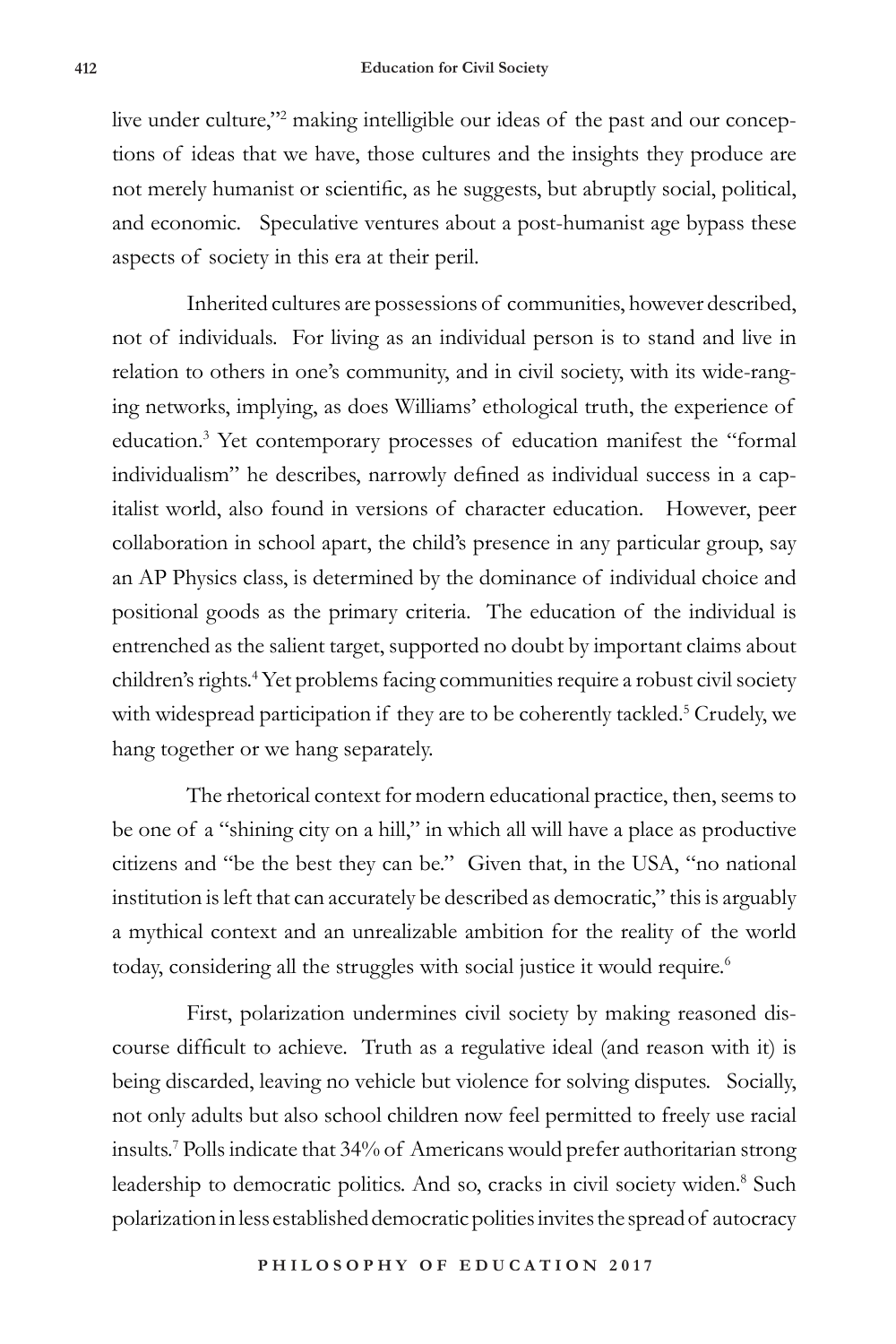in illiberal democracies, such as Hungary and Poland, and former democracies such as the Philippines.<sup>9</sup>

Second, the power of automation in "the second machine age" implies that labor will continue to be devalued in relation to capital, leaving those who are not already rich with no labor to sell. High-income employment will become increasingly rare, making the American Dream an illusion, if not a nightmare.<sup>10</sup> Social and economic inequality is gathering pace, $11$  yielding a continuing loss of educational opportunity for children living in poverty.12 For the capitalist impulse, the light by which the child as would-be productive citizen is guided, is devoted primarily to the creation of individual wealth, protected by markets, and manifest in such physical phenomena as the gated sub-division and the concentration of elites in certain suburbs.

Third, there is a group of inter-dependent problems. The UN Food and Agriculture Organization predicts up to 122 million *more* people will be living in extreme poverty by 2030 as a result of climate change.13 Hunger in the Global South is a matter of affordability, not scarcity, as speculative commodity trading, *inter alia*, increases the price of basic foods, such as rice and wheat, by as much as 20%.14 However, with medical improvements, the population of the planet will rise on present trends by almost 20% by 2050, because of Western humans' longevity rates. Western children will live to the age of ninety and beyond. In addition, the re-emergence of tribalism in Islamic fundamentalism and terrorism is matched by Western tribalist reactions to immigration and the refugee crises which, given poverty and hunger, is likely continue to increase, not diminish.

This catalogue of challenges is new to governments worldwide and to democratic civil society. Yet democratic governments promote this self-regarding individualist view of education – the productive citizen – on behalf of the market economy, sharpening income distinctions and ignoring the need for community integration to offset social dis-integration. The discourse of educational policy with its public vocabulary has slipped from the neo-behaviorism of Thorndike to pseudo-managerial talk, making rich descriptions of educational purpose difficult to articulate in the public square.<sup>15</sup> Problem-solving or critical thinking,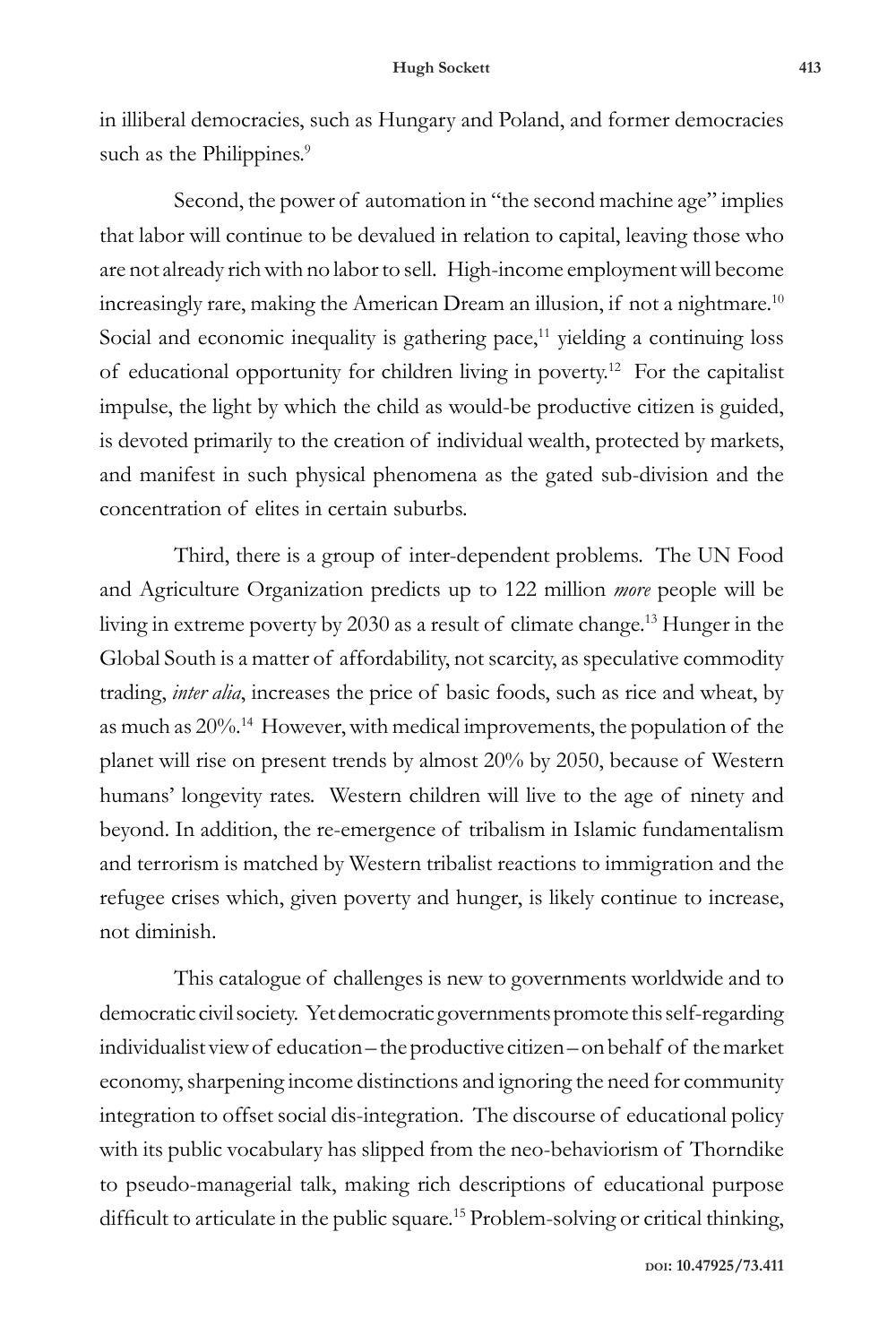for example, have become just useful tools for employment, not descriptive of sophisticated analysis in the humanities and social and natural sciences.

Robert Putnam has illustrated how the patterns of civil society are succumbing to formal individualism: we are "bowling alone," not in leagues.<sup>16</sup> Under threat we tend to "hunker down" and abandon the norms and networks of civil society.17 Instead of civil society being pluralist, behaviors are singularist.18 Instead of individuals having the varied interests common in civil society, the pressure is to conform to political or ideological norms, qua individuals, not in social communities, deepening polarization. The context for education is not, therefore, a broadly peaceful body politic in which, with due effort, each individual can proceed to a fulfilled life. The search for David Norton's "meaningful work and meaningful living" is becoming elusive.19 Dewey's conception of democracy as a social idea, where the "clear consciousness of a communal life with all its implications constitutes the idea of democracy," seems an anachronism and irrelevant to educational policy.20 However, these challenges might be practically resolved if the norms of civil society were sustained and enhanced; if the young were prepared for participation, the framework of civil society within which individual desires are accommodated could be sustained.

#### CIVIL SOCIETY, GOVERNMENT, AND THE MARKET ECONOMY

Too much focus on democratic government encourages us to diminish the sense of our place as citizens in civil society, of which family and the multiple possible forms of association possible are the most noticeable elements. Boundaries between civil society and government shift,<sup>21</sup> but from the viewpoint of the state, civil society follows De Tocqueville's description of associations as the pursuit of desires in common.<sup>22</sup> Government offers protection and has a monopoly of force to secure it, but it regulates only certain aspects of our lives, e.g. there are legal rules about driving a car but not about where people travel to, for which neither the law nor government is in control or responsible. Civil society (and our sub-cultures) is where we live, even if the quality of life in impoverished neighborhoods is threatening and violent.23 It is a separate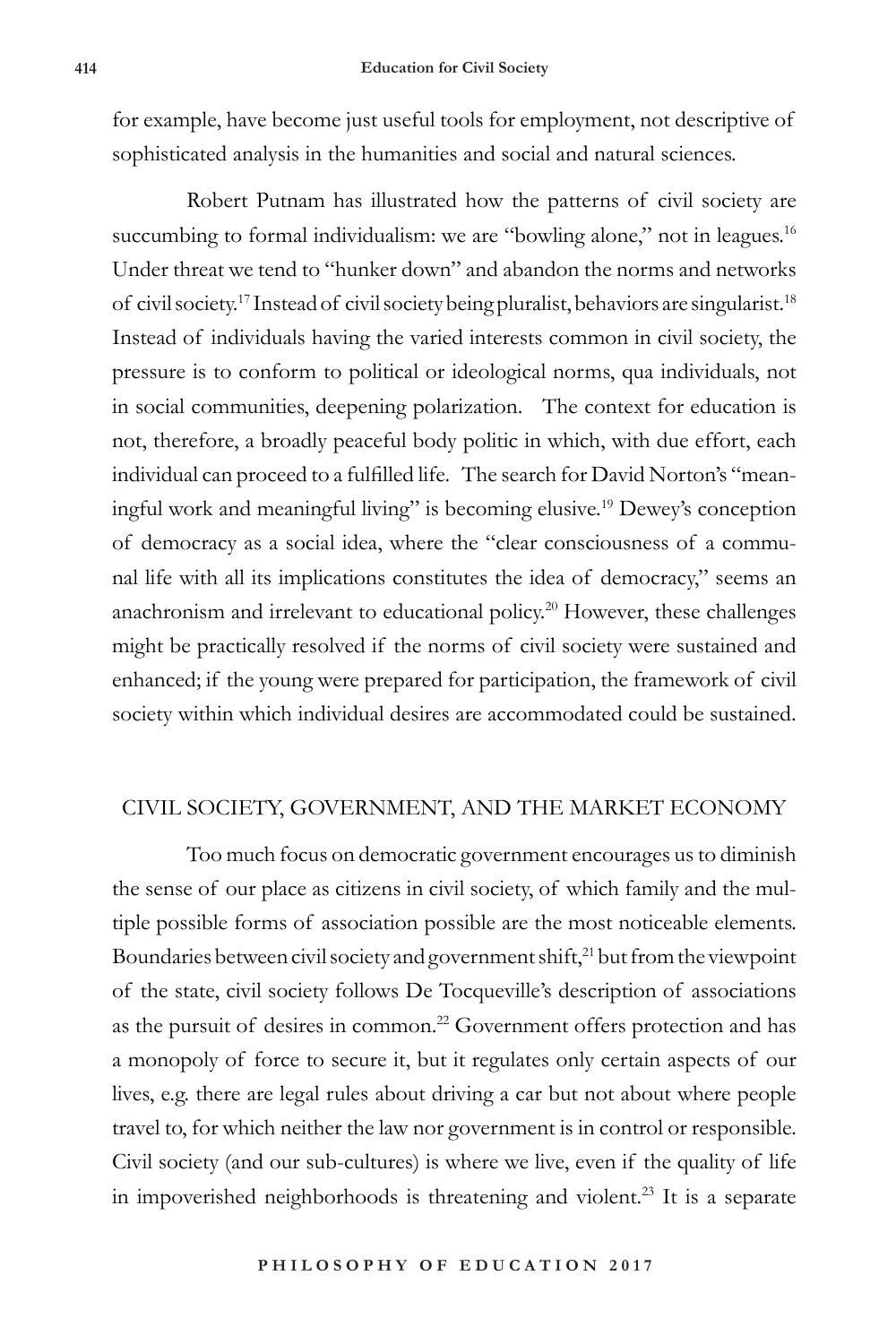sphere from government and from the market economy, though there will be interactions between all three.<sup>24</sup> Activities in civil society are as varied as human needs and imaginations, including protest and demands for legislation. Organizations develop rules that make explicit member obligations. Commitment is partial, as needs are diverse and pluralist. A woman can be a member of a choir, a Yankees supporter, a Sunday School teacher, a mother, and a member of Planned Parenthood. Unlike citizenship, which is generally a stable aspect of life, membership in different organizations is diverse, changing, and unpredictable for any individual. Civil society has a complex function, therefore, not least because our individual desires contribute to our personal identity. It becomes a "moralized terrain of voluntary cooperation and personal development."25 Government can be a patron and a partner: but its role in education increasingly dominates civil society, where the little red schoolhouse, and indeed the public university, used to be located.

## THE MARKET ECONOMY AND THE MORAL ECONOMY

However, the market economy does not dominate civil society and its organizations in terms of the exchange of goods and services. Civil society operates within what is here called a moral economy, not driven by the norms of the market economy. Our life in civil society is not conducted primarily on market principles, of profit or greed, but on norms of trust, friendship, shared responsibilities, and in the family commitment to the intrinsic value of the other, as a human being, not as a customer. No organization is, of course, unaffected by human frailties.

Figure 1 indicates this conceptualization of the two economies, notwithstanding the fact of hybrid forms and the ensuing need to develop a robust empirical base for this analysis. The central feature of the *moral economy* is the exchange of goods and services *not for profit*. While we must avoid reductionism, the differences are clear. First, the basic incentive of the market economy is self-interest. The basic incentive of the moral economy is reciprocal service. Second, the market economy relies on market reciprocity, i.e., playing the rules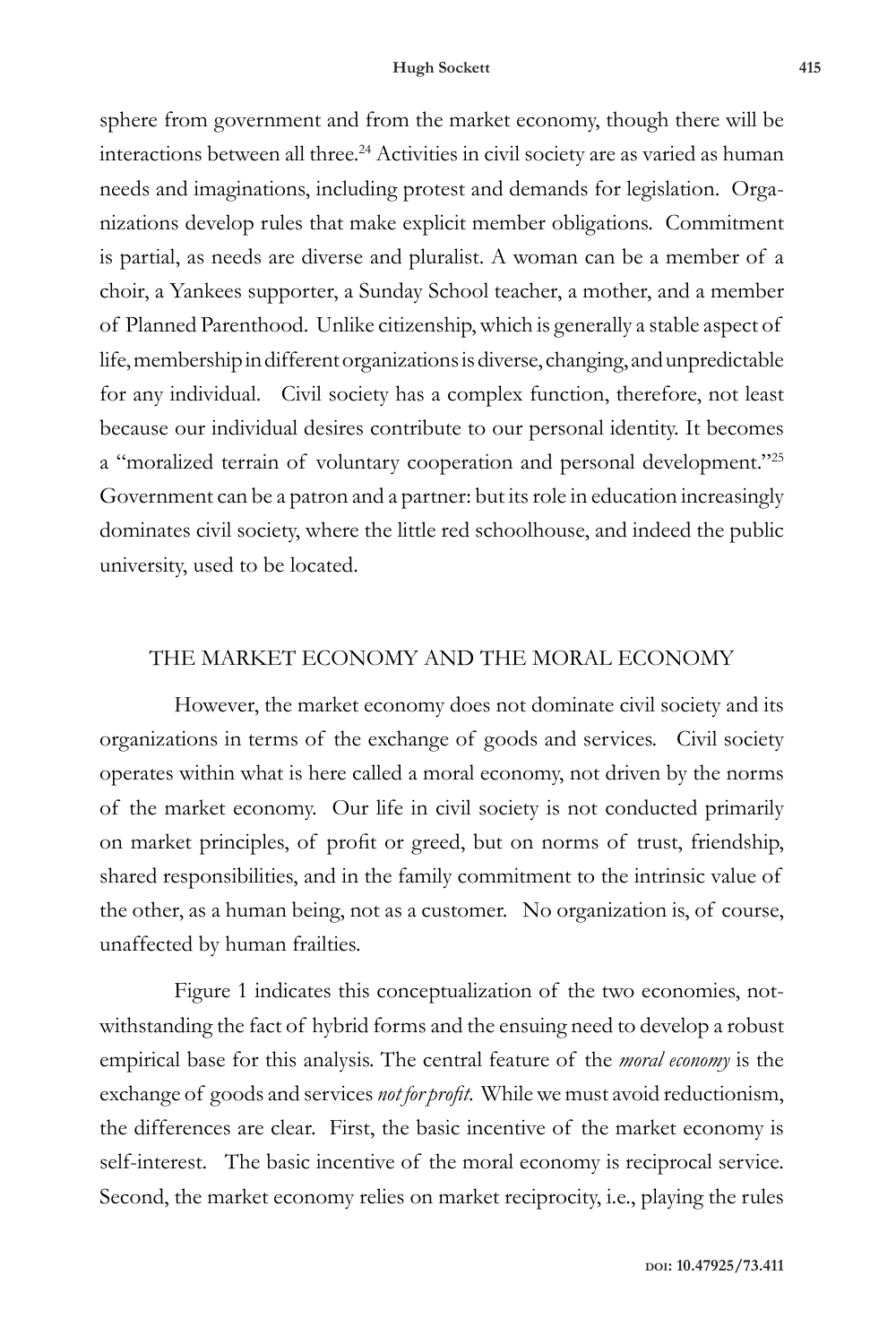of the market without consideration for others, qua persons. Nobody in the big store cares if the small stores go out of business. The moral economy, on the other hand, celebrates community reciprocity, where each person serves and is served in the multitude of ways that people gain satisfaction. A camping trip, for instance, cannot be run on the principles of the market economy where individuals putting up tents, doing the cooking, or catching the fish, charge the others for their services.26 Third, currencies in the market economy are forms of money, cash, derivatives, etc.

Figure 1:

| The Market Economy                                      | The Moral Economy                                                             |
|---------------------------------------------------------|-------------------------------------------------------------------------------|
| 1. Self-interest                                        | 1. Not for profit and/or service: goods as mutually satisfying<br>experiences |
| 2. Market reciprocity: incentives                       | 2. Community reciprocity:<br>social preferences                               |
| 3. Currencies (cash, derivatives, mortgages, etc)       | 3. Free exchange of service:<br>bartering                                     |
| 4. Personal wealth, individual<br>property, and capital | 4. Social goods and social capital                                            |
| 5. Legal norms (contract)                               | 5. Moral norms (trust, civic virtue)                                          |

Currencies in the moral economy include cash, but not for personal wealth, and exchanges take myriad forms, barter or gifts, such as one camper's Land Rover being used for transport. Civil society associations will need subscriptions to operate, but an association is not driven by profit. Fourth, individual purpose in the market economy is income, personal wealth, and capital. Yet Adam Smith's description of the public good as the combined satisfactions of individuals in the market economy neglects that good as constituted in the *connections* among individuals, and the norms of reciprocity and trustworthiness that arise from such connections.27 This is the embodiment of civic virtue, not seen as the individual's property, but located in a network of reciprocal social relations.28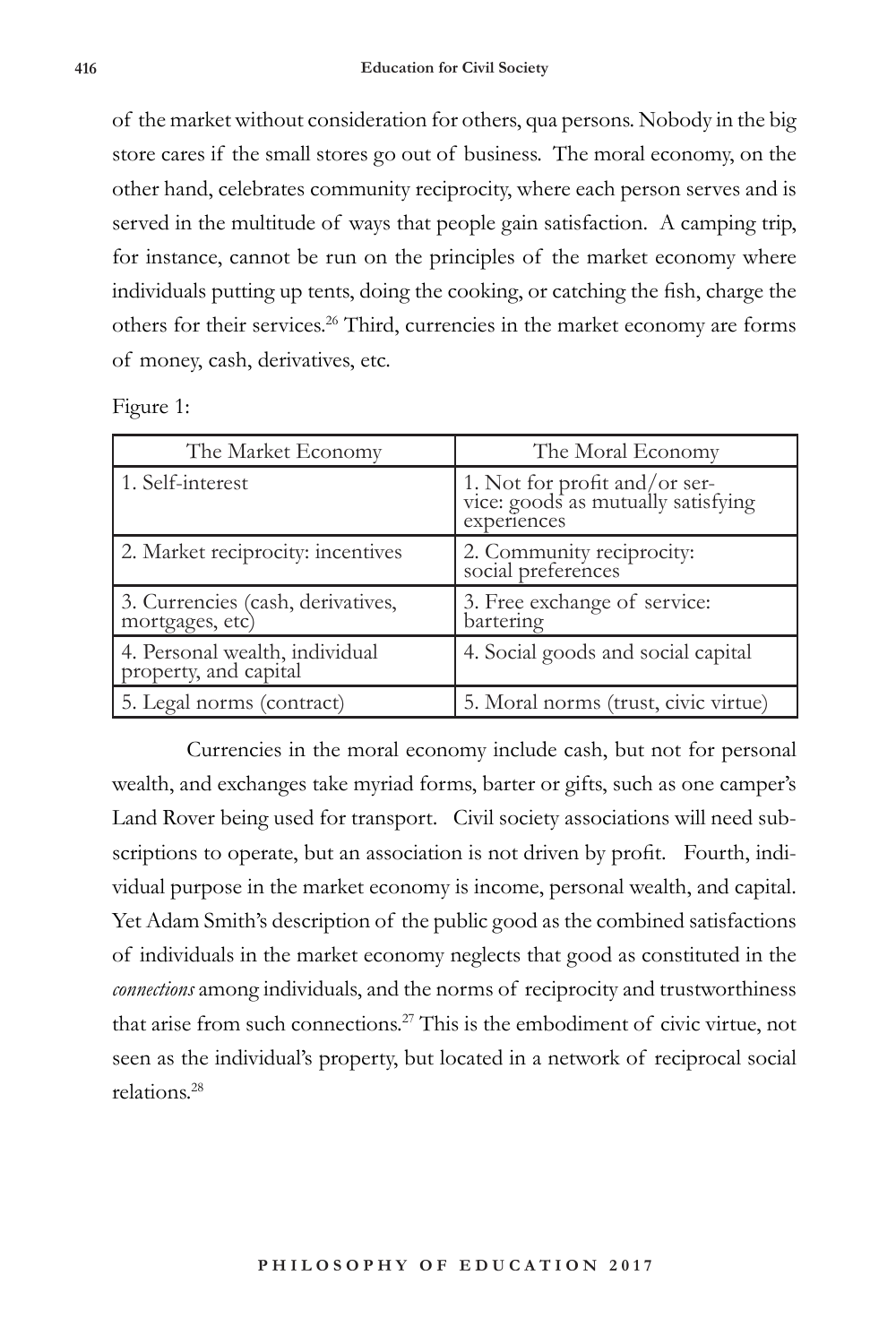# FOUR CRITERIA FROM THE MORAL ECONOMY FOR EDUCATIONAL PRACTICE

Four of the five criteria that characterize the moral economy are lightly filled out here, namely *Service, Community Reciprocity, Social Goods, and Moral Norms,*  putting *Currencies* to one side*,* before indicating their implications for educational practice*.* 

*Service* is conceptually dependent on the intrinsic motivation to help others, often described as altruism, quite distinct from service in the market economy, e.g., of a waiter in a restaurant. That motivation is of two general types: to promote another's good, or to prevent their injury. Innumerable associations embody this stance to others, from *Médicins sans Frontières* to the staff in the local homeless shelter. "Pure" altruism is the stuff of saints and heroes, but service implies here a more "mundane" altruism where "pure" motives are mixed with self-interest, e.g., where a non-profit staffer receives a salary. Another might be where altruistic acts are mixed with self-concept and personal identity. Another might be straightforward well-being<sup>29</sup> achieved through service, or as a struggle for self-mastery.30 Built into service in the moral economy, then, are a) the common rather than the individual good, and b) pursuing that good for its own sake, but with the expectation that motives will be mixed. Satisfactions from service can be as humdrum and as varied as packing boxes of clothing for Haitians, or umpiring a Little League game.

*Community Reciprocity* describes the *context* of service. Samuel Bowles analyzes the relationship between incentives and moral motivations through discussion of a series of experimental games, such as the Prisoner's Dilemma, and through empirical studies of groups in non-experimental settings. "Motives such as reciprocity, generosity and trust are common and these preferences may be crowded out by the use of explicit incentives,"31 which may be instrumental or self-regarding. (Reciprocity in the market economy is between buyer and seller, governed by an agreed price.) The pursuit of desires in common will be diminished where there are incentives that focus on the individual, e.g., doing what is needed to get Joe to "buy into" community service. Thus, community reciprocity minimally describes the interactions embodied in pursuit of the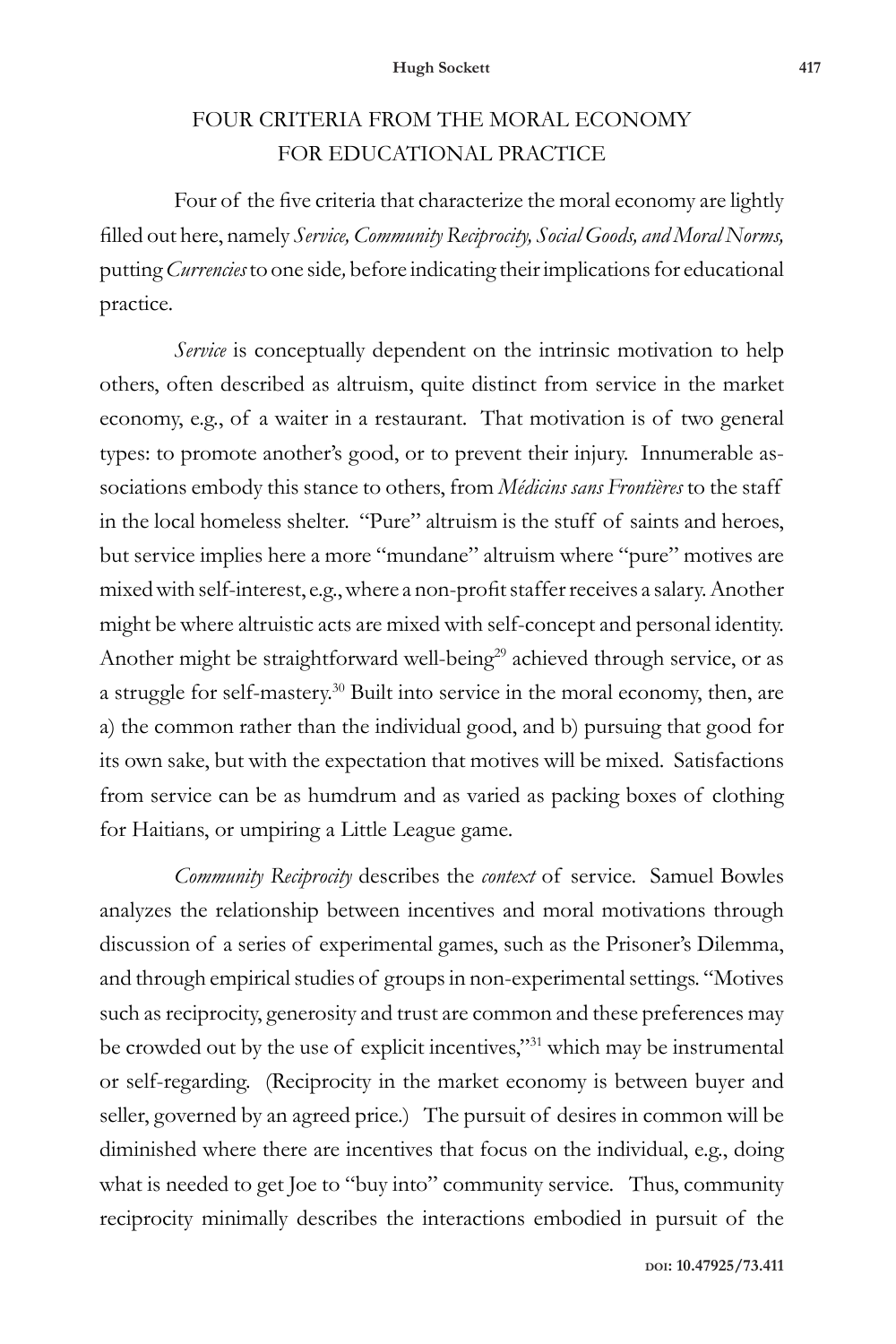common goal. Individual goals, though not individual opinions about how to achieve the goals, are sublimated to the common task. Where individual incentives are offered, Bowles suggests, disengagement from community reciprocity will occur, especially where individuals believe they cannot respond well enough to get the rewards implicit in the incentive, or because other individuals seek to control the agenda as their own, not as a communal enterprise.<sup>32</sup> Incentives can undermine community reciprocity by diminishing an individual's motivation to undertake the task.

*Social Goods* are constitutive of social capital, and are distinct from individual positional goods.<sup>33</sup> Social goods are desired for the benefit of a given community but not necessarily for those who are engaged in constructing them, as with a homeless shelter or non-profit organizations, for example. Social goods are services, e.g., the homeless are sheltered, but also are constitutive of the embodiment of the quality of the community involved, e.g. the volunteers collaborate, develop friendships, and other common interests that contribute to their well-being. Social goods may also, of course, contribute to the health of the market economy, indicating that the two economies have important interrelations and overlaps. Social capital, as Putnam points out, benefits the market economy as it facilitates market relationships: I need a plumber, and a friend in my choir has a brother who is a plumber. But in the moral economy, to repeat, all relationships are viewed as social property, although they may also be of individual benefit to the agents, somewhat analogous to *eleutheria* (individual and collective freedom) in fifth-century Athens. Social goods developed through the moral economy are more than the sum of their parts, the contributions of various individuals.

*Moral Norms* provide the moral base of promises implicit in legal contract and, in aspiration, generate the limited sense of trust needed for market transactions.While the complexities and pernicious aspects of the market economy are well-known, e.g. price-gouging, monopolistic behaviors, that economy is inoperable without this moral base. Such moral considerations are acquired *independently* of and *prior to* the practices of the market economy. Indeed, civil society can be a vehicle for controlling its worst excesses, as historical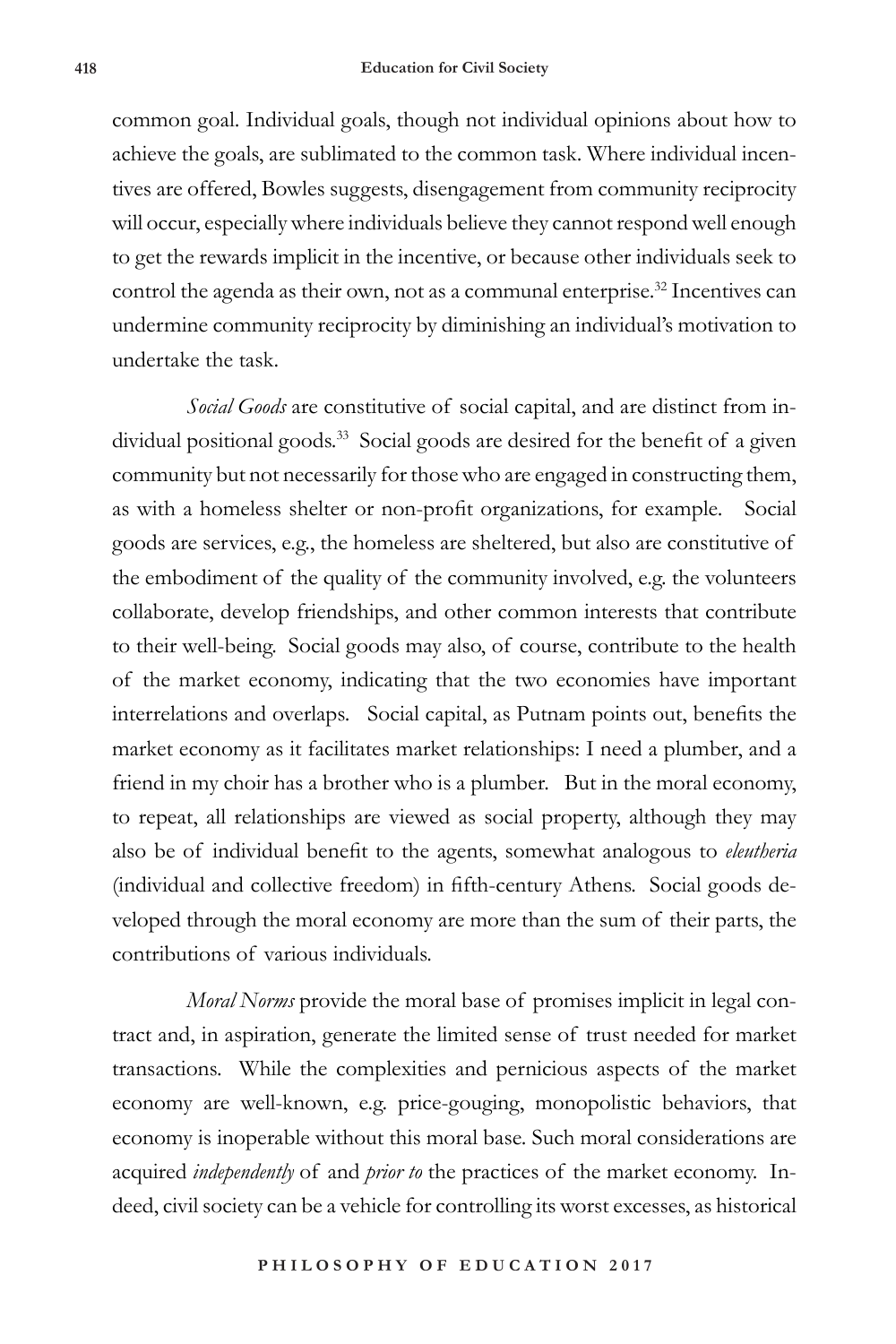movements to abolish slavery illustrate. Moreover, individuals working in the market economy frequently find the demands of the business culture to be in radical contrast to the moral norms with which they have been brought up in the two main institutions of civil society, the family and religious institutions.<sup>34</sup> Civil society associations and organizations, however, simply disintegrate without those moral norms embedded in constructive collaboration, such as trust and friendship, the absence of deceit, respect for others and their opinions and needs, and such prudential norms as persistence in working at relationships so that they do not atrophy.

#### EDUCATION FOR THE MORAL ECONOMY

These four criteria suggest implications for all levels of education, but let us consider high schools. First, studies show that many undergraduates are neither intellectually nor emotionally ready for college or university.<sup>35</sup> My experience of teaching around 200 undergraduates annually confirms that diagnosis. Moreover, students who have not undertaken International Baccalaureate (IB) or several Advanced Placement (AP) courses regularly report that their senior year was an intellectual desert, which, if true, represents an extraordinary waste of public money. In one class, 80% agreed with that claim. Pat Hersch claims that high school students primarily find the comradeship of their peers to be the major benefit of compulsory education, though more empirical studies are needed.36 Nevertheless, it is not more citizenship education that is required; rather, alterations in the conduct and practices of contemporary education to promote a coherent civil society are needed. Based on the analysis in this article, I outline some directions that might be pursued.

First, school work. *All* curriculum content teaching and learning might be conducted as non-self-regarding activities. That is, students' work might be unstintingly collaborative in character; not merely by being group work, but by emphasizing *deliberative* process for students.37 Individual success, important as it is, would thus be apparent only within a shared context of work, now relatively simple due to the available technology. This implies changes in assessments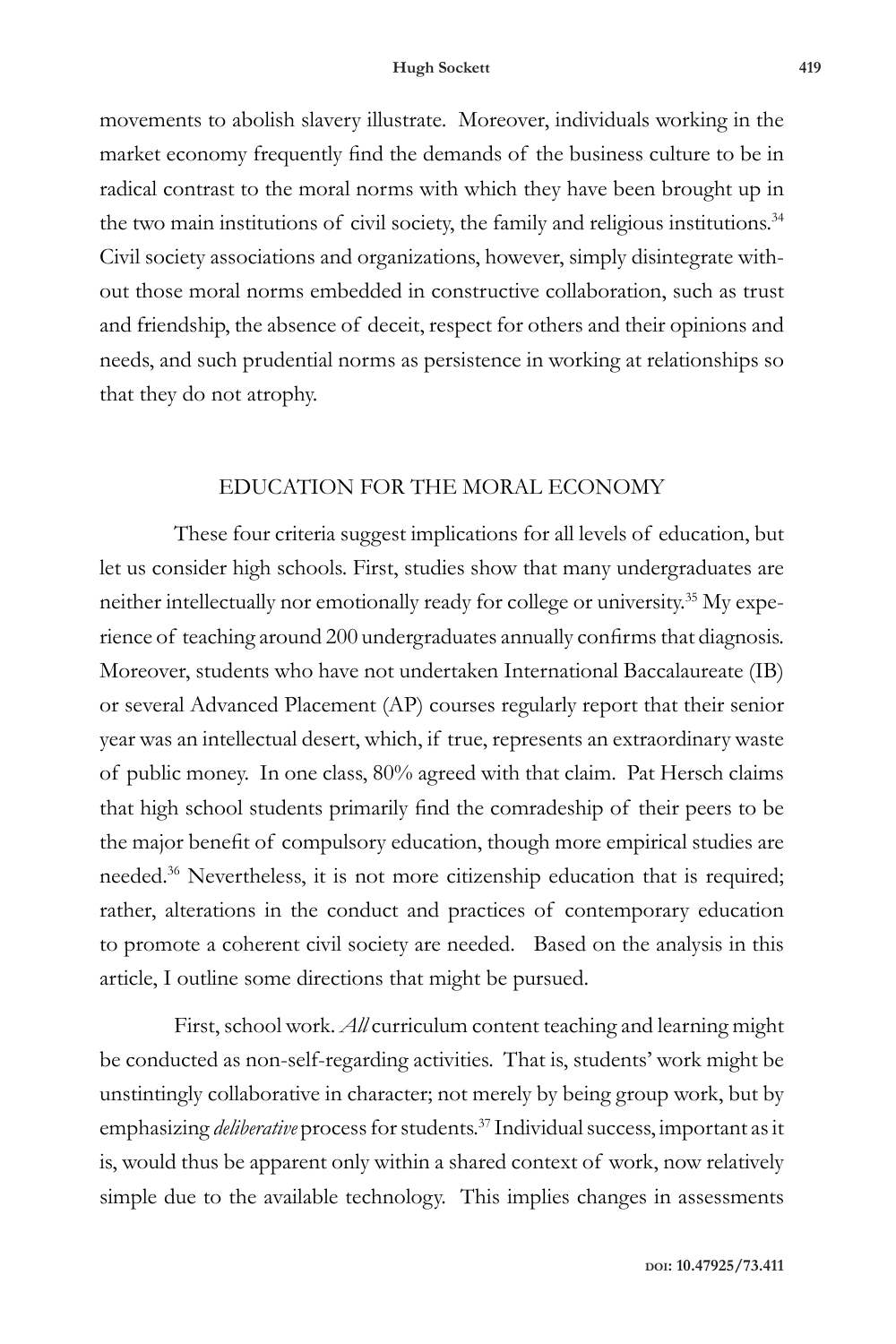too, particularly at the AP or IB level. Collaborative work would include the disciplines, but extend into service to others to form a primary part of the curriculum, couched in intensive communal study. The model of young scientists working on a local environmental problem could be replicated throughout all aspects of high school. The emphasis is on reasoned discourse in the civil society of classrooms to which the pursuit of positional goods is secondary.

Second, grading. Grades are incentives, not merely assessments*.* Educators have long been puzzled by the fact that as children grow older they appear to lose their kindergarten enthusiasm for school. Yet grade incentives "crowd out" intrinsic motivation and the achievement of what Robert Roberts and W. Jay Wood describe as "love of knowledge."38 The phenomenon of grade inflation thus might be explained not merely in terms of students' desire for individual success and positional goods, often also by browbeating teachers, but in terms of mistaken attempts by teachers to distribute incentives that become progressively worthless in terms of the individual's intrinsic motivation. In a group deliberative context, too, high school writing might develop rhetoric and the arts of persuasion in argument as opposed to recapitulation.

Third, mutual care. The school as a community might take a strong collaborative approach to the social challenges individual (usually poor) children face, by creating systems that include teachers and student peers to stimulate the affective responses common in "mundane" altruism, and operationalize support. The account of David in Putnam's book is instructive: he was a felon at 14, was ignored by teachers and counselors, and his parents were drug addicts. Yet, at 16, he has taken responsibility for young siblings and step-siblings.<sup>39</sup> Many students are well aware of the needs of others such as David and the problems they face: the moral norms of schooling could extend into emotional and practical support to address the various forms of distress the child faces. Though privacy is a clear issue, reinforcing the sense of community support across barriers of wealth and ability might reduce alienation from education and diminish the animosities of peer culture rivalry, paradoxically rooted in the search for individual identity.

Fourth, school play. American high schools seem to ignore or sideline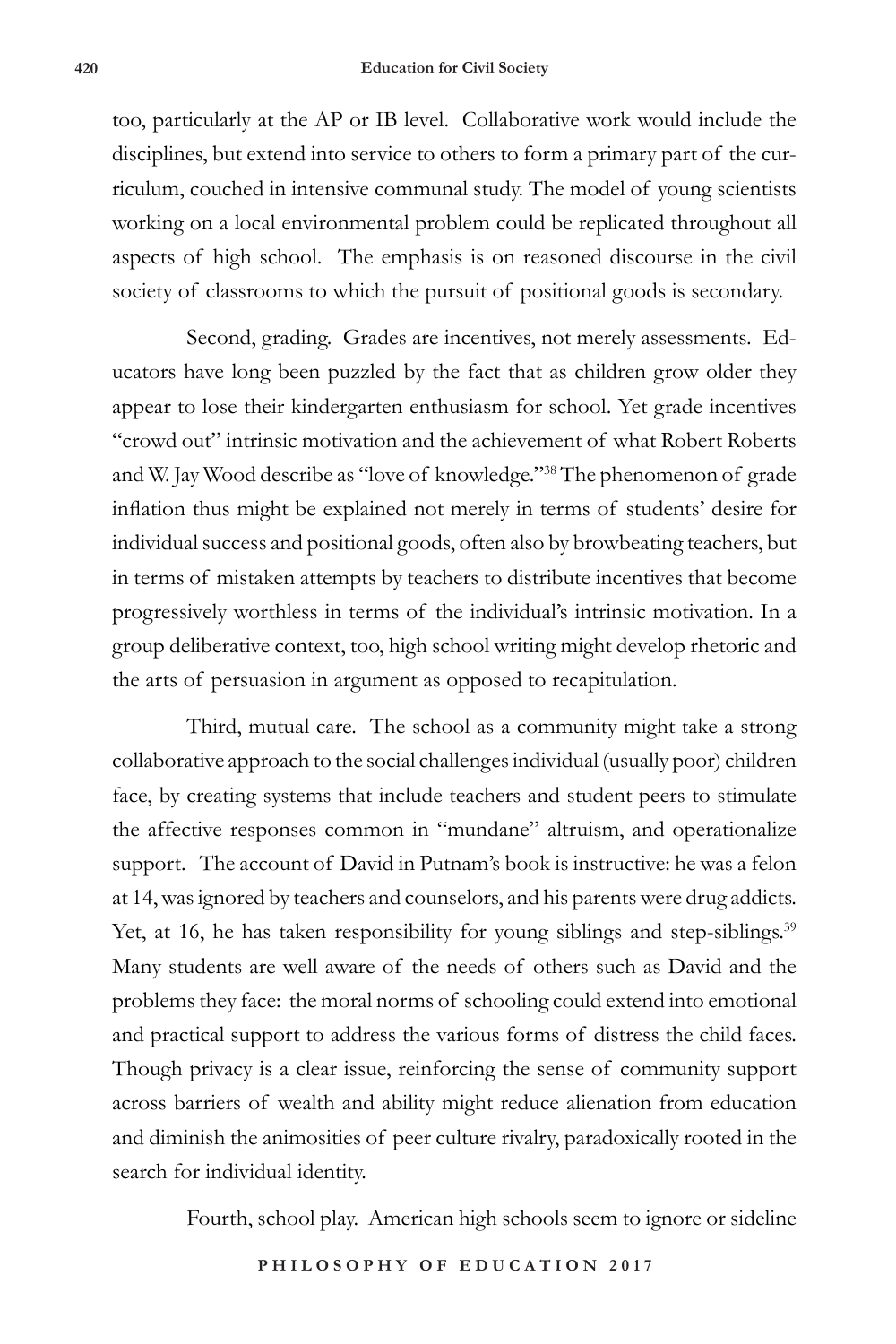one major opportunity for building the skills and aptitudes for civil society, notwithstanding the presence of choirs, orchestras, or theater. In prestigious school sports only the elite student gets the privilege of play: there are no games for the fourth basketball team. This cuts off a primary arena for teamwork and mutual activity; "play" is central to the common human experience, but is not apparent in American school curricula. Many children in high schools lack any experience of working in a team at such non-serious endeavors. As the enticements of professional sports glitter, so the incentives built into sports success are rich, and the education system trots along behind, supported by universities. But those children who enjoy sport, but are assessed as not good enough for "varsity," experience disenchantment, disillusion, and loss of interest and motivation when they are rejected. They become spectators: being a fan seems a premier constituent in modern personal identity, as alienated soccer hooligans demonstrate.

Fifth, the plural society. Community reciprocity might demand engagement across grade levels and all age barriers created in the institution of the American school, not unlike the sense of mutual responsibility apparent in Marine Corps culture.<sup>40</sup> This is not to argue for tracking according to ability, which represents formal individualism at work. Rather, all age groups would be part of the life of the school's curriculum as it would embrace members of the community as well, for example, in a school choir or an orchestra. The mother described earlier illustrates one of the intriguing benefits of civil society: its pluralism. Yet schools tend to be singularist, with very constrained opportunities for pluralism, irregularly confined to grade level, or to elites, determined by the school. The pep rally is a sentimental substitute. Legions of disaffected children only have contact with the school system through a given curriculum that provides little or no motivational engagement.

#### **CONCLUSION**

While none of these suggestions are particularly new, they suggest lines of enquiry that will build the experience and the habits of engagement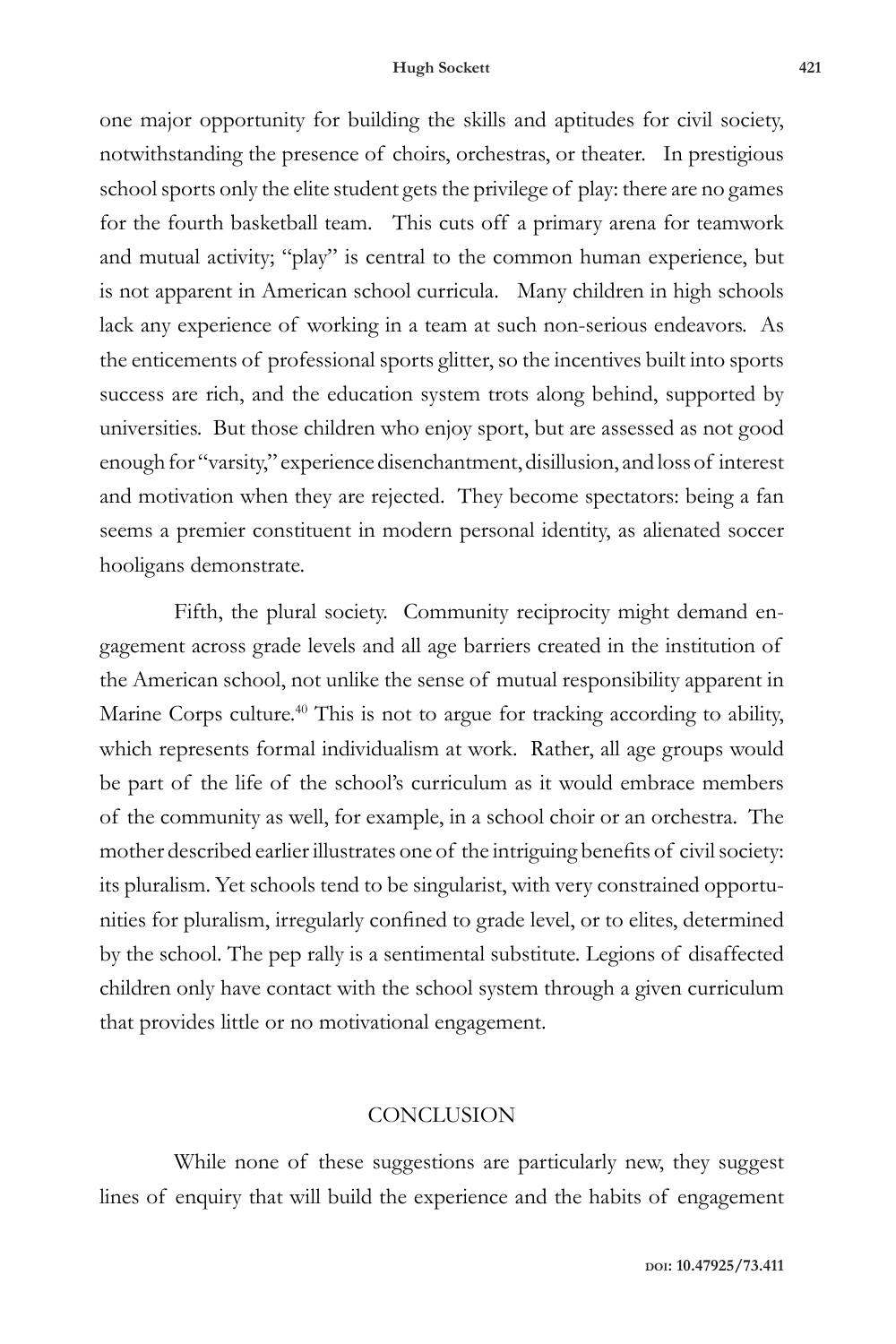in multi-variate civil society to open up choices of social rather than positional goods for children.Building social capital needs urgently to be the educational, political, and social purpose, without neglecting the intellectual and emotional development of individual children, given our contemporary context. But individual capital is secondary, nested within collaborative endeavor. However, a brief article such as this is insufficient to provide a fully robust argument. Obvious and not so obvious questions remain, including whether this line of argument is worth pursuing.

1 Francis Schrag, "Moral Education in the 'Badlands'," *Journal of Curriculum Studies* 42, no. 2 (2009): 149-163.

2 Bernard Williams, *Making Sense of Humanity* (Cambridge: Cambridge University Press, 1995), 86-87.

3 Richard Pring, "What Counts as an Educated 19 year old in this day and age?," in *A Moral Critique of Contemporary Education: 112<sup>th</sup> NSSE Yearbook, eds.,* Hugh Sockett and Robert Boostrom (Columbia: Teachers College Press, 2014), 17.

4 Harry Brighouse, *School Choice and Social Justice* (New York: Oxford University Press, 2003), 63.

5 J. D. Vance, *Hillbilly Elegy: A Memoir of a Family and Culture in Crisis* (New York: Harper Collins, 2016); Justin Gest, *The New Minority: White Working Class Politics in an Age of Immigration and Inequality* (Oxford: Oxford University Press, 2016).

6 Chris Hedges, "Democracy is a useful fiction," https://www.truthdig. com/articles/democracy-in-america-is-a-useful-fiction/, 24 October 2016.

7 Petula Dvorak, "The Trump Effect: Our kids and Country are still being contaminated," *Washington Post,* October 10, 2016.

8 Amanda Tubb, 'The Rise of American Authoritarianism,' *Vox*, http:// www.vox.com/2016/3/1/11127424/trump-authoritarianism#change

9 Fareed Zakaria, *The Future of Freedom: Illiberal Democracy at Home and Abroad* (New York: Norton, 2007).

10 Erik Brynjolfsson and Andrew McAfee, *The Second Machine Age: Work, Progress, and Prosperity in a Time of Brilliant Technologies* (New York: Norton,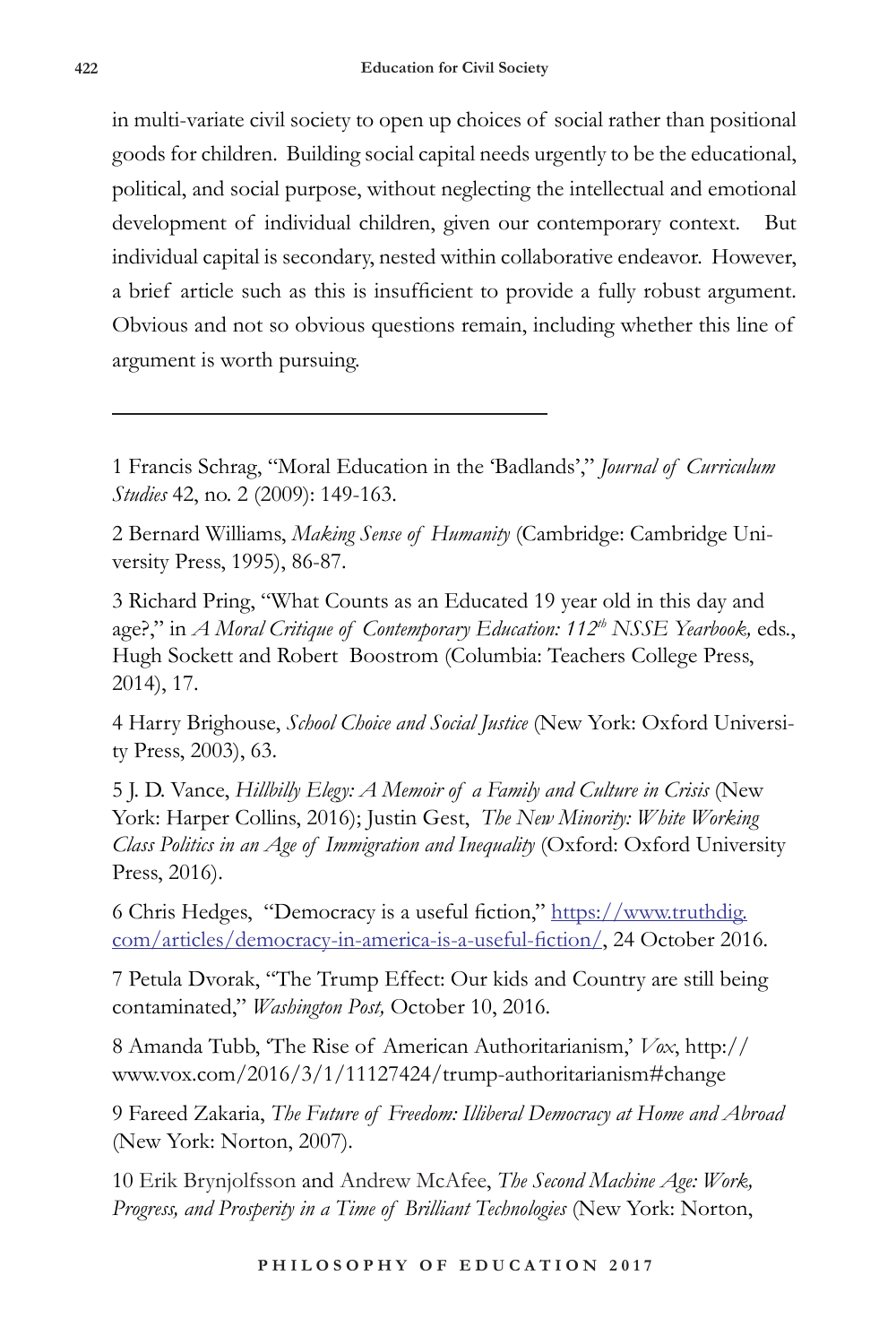2016); Lee Drutman and Yascha Mounk, "When the Robots Rise," *National Interest.* July-August 2016.

11 Thomas Piketty, *Capital in the Twenty First Century* (Cambridge, MA: Belknap Harvard University Press, 2014).

12 Robert D. Putnam, *Our Kids: The American Dream in Crisis* (New York: Simon and Schuster, 2015).

13 Food and Agricultural Organization of the UN (2016), http://www.fao.  $\frac{\text{org}}{3}/\text{a}-i6132$ e.pdf Table 3.

14 David Rieff, *The Reproach of Hunger: Food, Justice and Money in the Twenty-First Century* (New York: Simon and Schuster, 2016).

15 Pring, "What Counts as an Educated 19 year old?," 10-12.

16 Robert D. Putnam*, Bowling Alone: The Collapse and Revival of American Community* (New York: Simon and Schuster, 2001).

17 Robert D. Putnam, "E Pluribus Unum: Diversity and Community in the 21st Century," *Scandinavian Journal of Political Studies* 30 (2007): 137-174.

18 Nancy L. Rosenblum and Charles H. T. Lesch, "Civil Society and Government," in *The Oxford Handbook of Civil Society*, ed., Michael Edwards (Oxford: Oxford University Press, 2011), 285-298.

19 David Norton, *Democracy and Moral Development: A Politics of Virtue* (New York: Norton, 1990).

20 John Dewey, *The Public and its Problems* (New York: Holt, 1926), 143 and ff.

21 Nancy L. Rosenblum and Charles H. T. Lesch, "Civil Society and Government," in *The Oxford Handbook of Civil Society*, ed., Michael Edwards (Oxford: Oxford University Press, 2011), 293-296.

22 Alexis De Tocqueville, *Democracy in America*, trans., Henry Reeve, Esq. (London: Saunders and Otley, 1840).

23 Vance, *Hillbilly Elegy*.

24 Rosenblum and Lesch, "Civil Society and Government," 289.

25 Ibid., 291.

26 G. A. Cohen, *Why not socialism?* (Princeton, NJ: Princeton University Press, 2009), 3-11.

27 Robert D. Putnam (with Robert Leonardi & Raffaella Y. Nanetti), *Making Democracy Work: Civic Traditions in Modern Italy* (Princeton: Princeton Universi